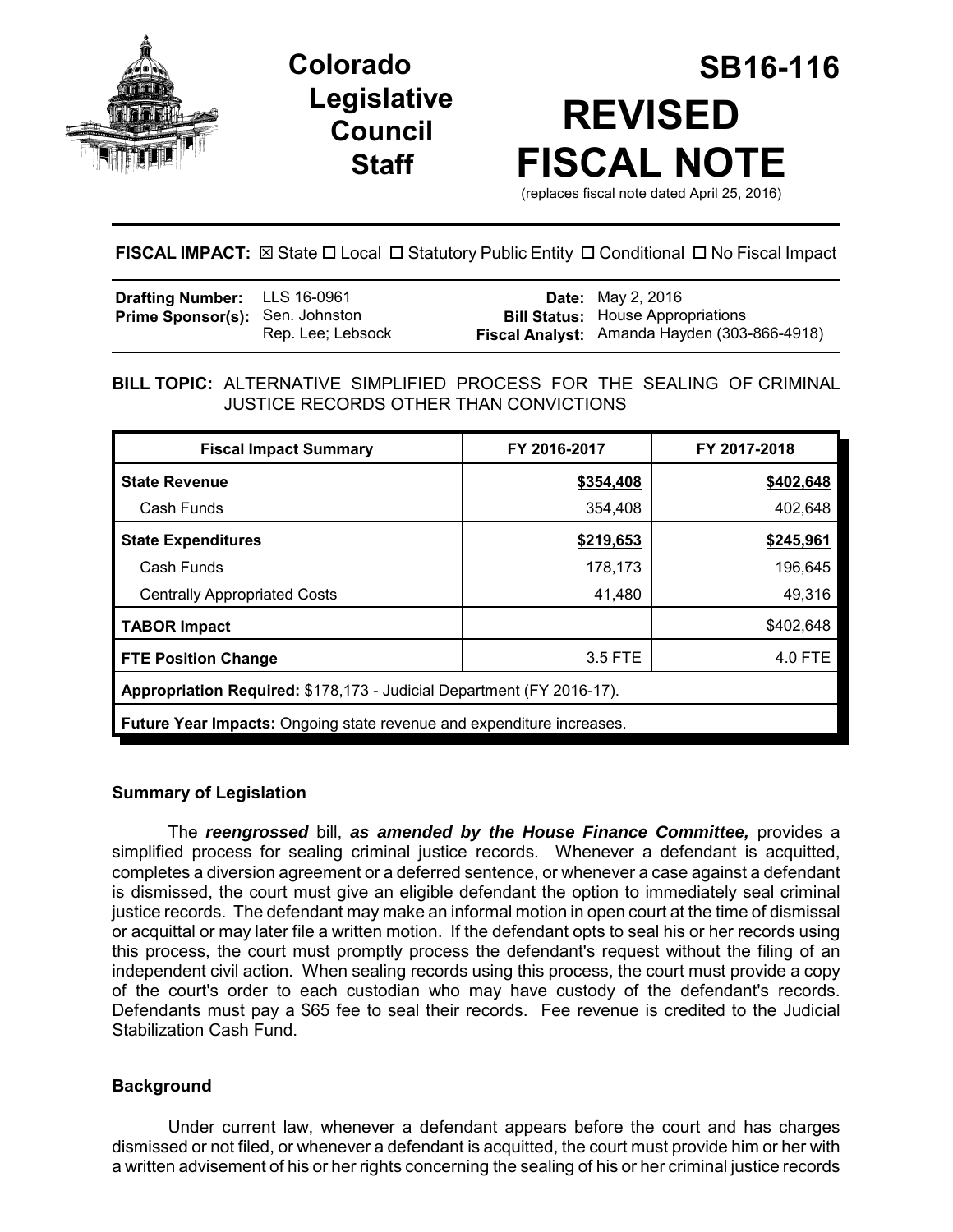when certain conditions have been met. In cases where charges were not filed, the defendant may only elect to have his or her records sealed if the statute of limitations for the offense has run, or if the statute of limitations has not run but the defendant is no longer being investigated for the offense. The court will not seal records for any case in which an offense is not charged or charges are dismissed due to a plea agreement in a separate case or the defendant still owes restitution, fines, fees, or costs ordered by the court.

### **State Revenue**

This bill increases state cash fund revenue by \$354,408 in FY 2016-17 and by \$402,648 in FY 2017-18 in the Judicial Department's Stabilization Cash Fund. The bill requires defendants to pay a \$65 fee for the sealing of criminal justice records.

| Table 1. Fee Impact Under SB16-116                        |                               |                                  |                              |                           |  |
|-----------------------------------------------------------|-------------------------------|----------------------------------|------------------------------|---------------------------|--|
| Type of Fee                                               | <b>Fee</b><br><b>Assessed</b> | <b>Number</b><br><b>Affected</b> | <b>Number</b><br>Paying Fee* | Total<br><b>Collected</b> |  |
| Civil Filing Fee to Seal Records<br>(Current)             | \$224                         | 1,859                            | 1,243**                      | (\$278,432)               |  |
| Civil Filing Fee to Seal Records<br>(Proposed FY 2016-17) | \$65                          | 14,558                           | 9,736**                      | \$632,840                 |  |
| l FY 2016-17 TOTAL                                        |                               |                                  |                              | \$354,408                 |  |
| Civil Filing Fee to Seal Records<br>(Current)             | \$224                         | 1,859                            | 1,413                        | (\$316,512)               |  |
| Civil Filing Fee to Seal Records<br>(Proposed FY 2017-18) | \$65                          | 14,558                           | 11,064                       | \$719,160                 |  |
| FY 2017-18 TOTAL                                          |                               |                                  |                              | \$402,648                 |  |

Table 1 shows the anticipated change in fee revenue.

\* All figures in this column are the number affected less 24 percent to account for indigence.

\*\* This number has been prorated in the first year to 88 percent to account for the bill's August 10, 2016, effective date**.**

*Assumptions.*The fiscal note makes the following assumptions**:**

- **•** Approximately half of the current 3,717 petitioners seeking to seal records (1,859 cases) will pursue the simplified process for sealing court records.
- **•** Approximately half of the 32,834 defendants potentially eligible to use the simplified process will choose to do so, resulting in 16,416 new cases to be processed. These petitioners include those against whom charges were not filed or were dismissed, or those who were acquitted of all charges.
- **•** Removing the current 3,717 petitioners from the pool of potential new cases leaves 12,699 new petitioners electing at the time of advisement to have their records sealed using the simplified process.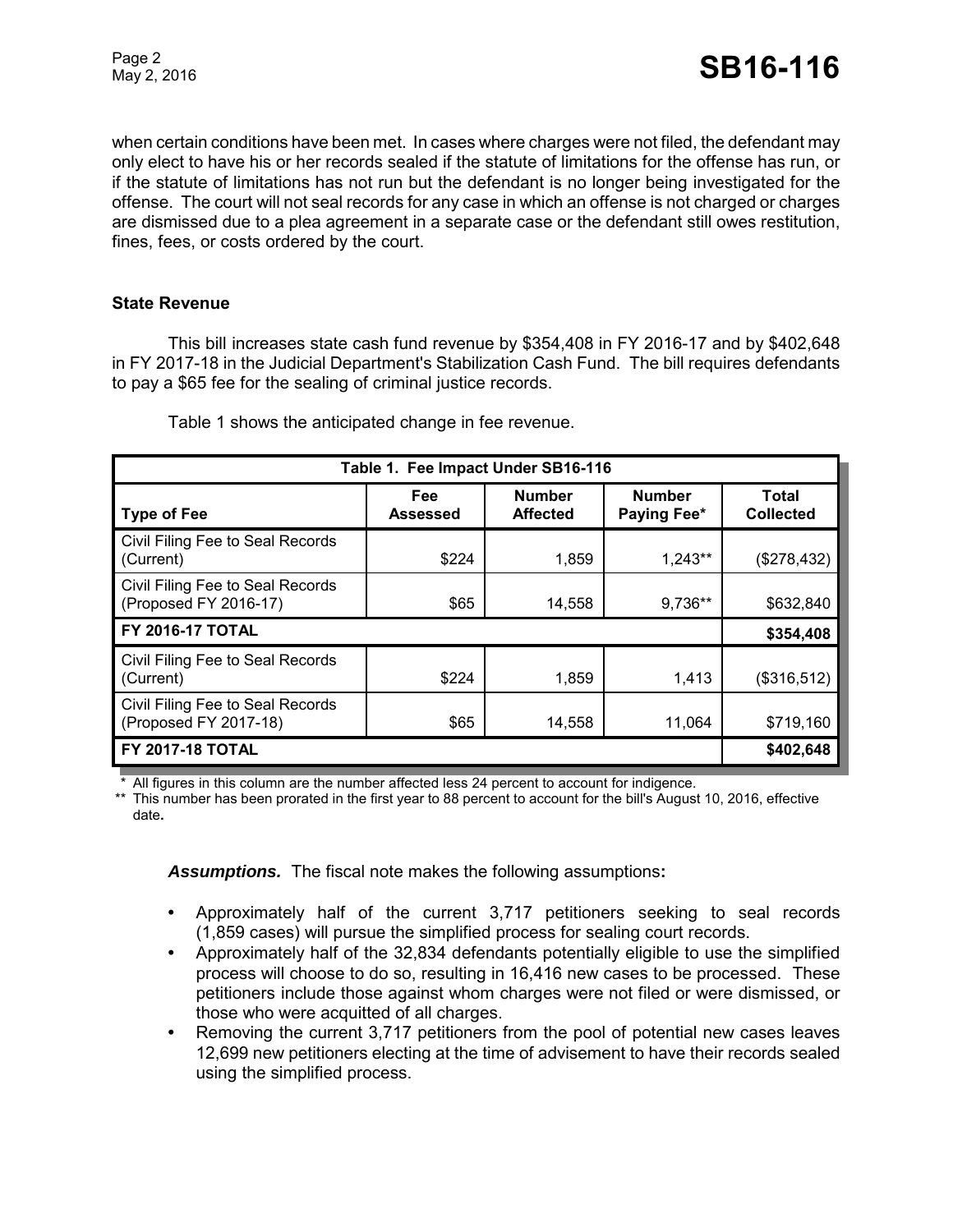## **TABOR Impact**

This bill increases state cash fund revenue collected from fees, which will increase the amount of revenue required to be refunded under TABOR. TABOR refunds are paid from the General Fund. Since the bill increases the TABOR refund obligation without a corresponding change in General Fund revenue, the amount of money available in the General Fund for the budget will decrease by an identical amount. No TABOR impact is expected in FY 2016-17.

#### **State Expenditures**

**This bill increases state cash fund expenditures by \$219,653 and 3.5 FTE in FY 2016-17 and by \$245,961 and 4.0 FTE in FY 2017-18 in the Judicial Department.**

| Table 2. Expenditures Under SB16-116         |            |            |  |  |  |
|----------------------------------------------|------------|------------|--|--|--|
| <b>Cost Components</b>                       | FY 2016-17 | FY 2017-18 |  |  |  |
| <b>Personal Services</b>                     | \$155,561  | \$192,845  |  |  |  |
| FTE.                                         | 3.5 FTE    | 4.0 FTE    |  |  |  |
| <b>Operating Expenses and Capital Outlay</b> | 22,612     | 3,800      |  |  |  |
| Centrally Appropriated Costs*                | 41,480     | 49,316     |  |  |  |
| <b>TOTAL</b>                                 | \$219,653  | \$245,961  |  |  |  |

*\*Centrally appropriated costs are not included in the bill's appropriation.*

*Personal services.* Trial courts require an additional 4.0 FTE (prorated to 3.5 FTE in the first year) for support staff to handle the workload associated with processing requests to seal records. The bill shifts the burden from the petitioner to the court to notify the prosecuting attorney and the arresting agency and then to provide every custodian of criminal justice records with a copy of the order requiring the records to be sealed. This process results in approximately 30 minutes of additional workload in the clerk's office for each of the 16,416 new petitions to seal records (prorated to 14,446 new petitions in the first year).

*Centrally appropriated costs.* Pursuant to a Joint Budget Committee policy, certain costs associated with this bill are addressed through the annual budget process and centrally appropriated in the Long Bill or supplemental appropriations bills, rather than in this bill. The centrally appropriated costs subject to this policy are estimated in the fiscal note for informational purposes and summarized in Table 3.

| Table 3. Centrally Appropriated Costs Under SB16-116                 |            |            |  |  |
|----------------------------------------------------------------------|------------|------------|--|--|
| <b>Cost Components</b>                                               | FY 2016-17 | FY 2017-18 |  |  |
| Employee Insurance (Health, Life, Dental, and Short-term Disability) | \$28,168   | \$32,036   |  |  |
| Supplemental Employee Retirement Payments                            | 13,312     | 17,280     |  |  |
| <b>TOTAL</b>                                                         | \$41,480   | \$49,316   |  |  |